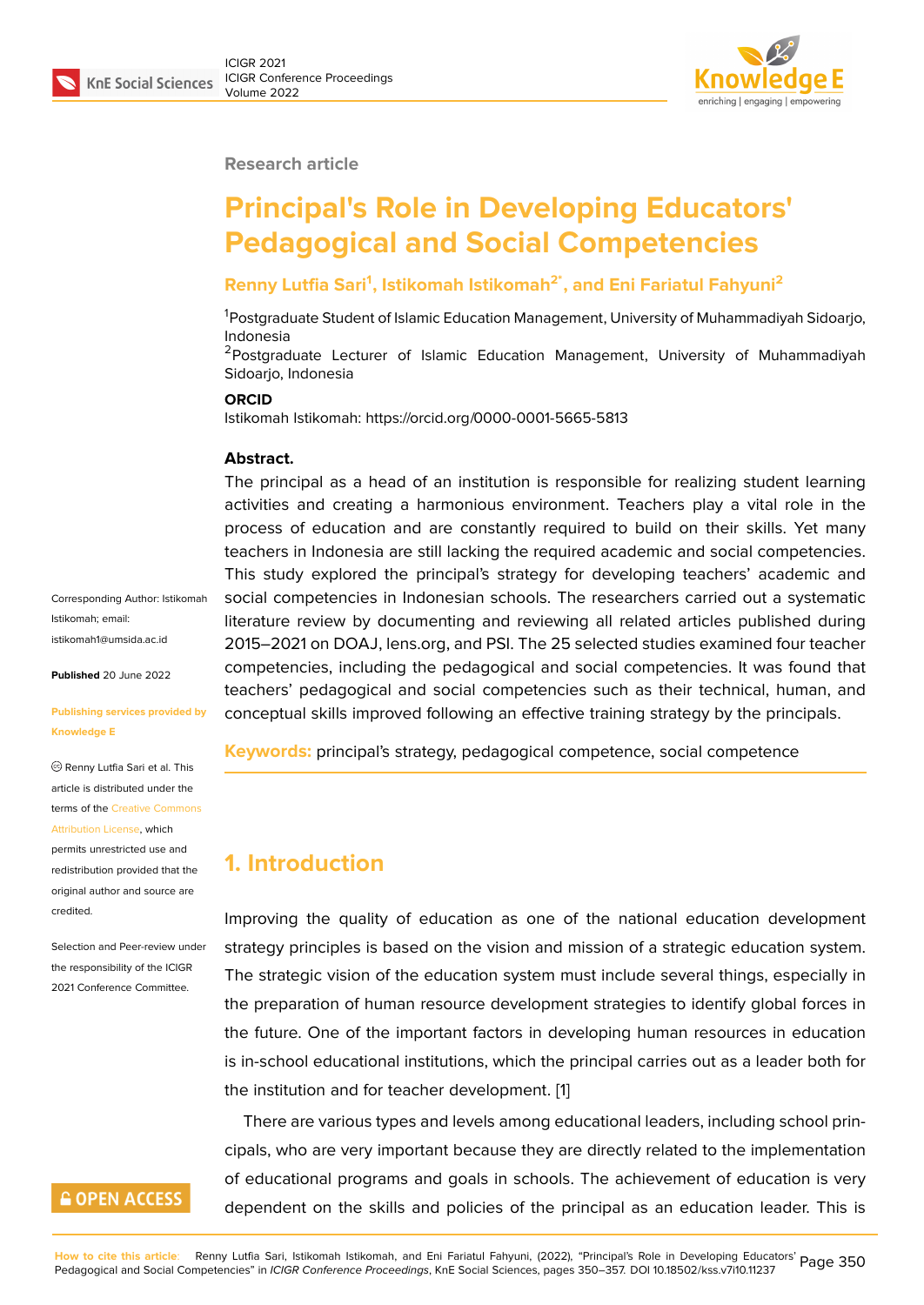because the principal is a professional official in charge of managing all organizational resources and collaborating with teachers to educate students to achieve educational goals.

Many teachers are found who have problems when carrying out their duties. This results in students not understanding what the teacher is saying so that the learning process cannot achieve its goals. The community also attributes the teacher's failure to be influenced by the principal's lack of good strategies. The principal's leadership is very supportive of effective and efficient school management. A teacher is considered a professional if the students are also successful. A teacher can be said to be a teacher if he has 4 (four) competencies: academic competence, social competence, professional competence, and personality competence. One that an educator must achieve is academic competence and social competence. [2]

In this study, researchers conducted research on the principal's strategy to improve the academic competence and social competence of teac[he](#page-6-0)rs based on three abilities that principals, including one, must possess)

- 1. Technical Skills The principal must master the methods, processes, procedures, and techniques for conducting learning and utilize infrastructure to support learning activities.
- 2. Human Skills Related to understanding human behavior in the process of cooperation, the ability to understand the hearts, attitudes, motives of others, and the ability to communicate clearly and effectively, the ability to create effective, cooperative, practical, and diplomatic cooperation, and be able to behave acceptably.
- 3. Conceptual Skills Analytical ability, rational thinking, expert and proficient in various conceptions, able to analyze various events, anticipate various orders, and recognize various kinds of opportunities and social problems.

This study aimed to determine the principal's strategy in developing the academic competence and social competence of teachers.

### **2. Methods**

This research article used the Systematic Literature Review (SLR) method with a metasynthesis model. Systematics in writing using the following steps. Initially doing identification, screening, feasibility, and making conclusions. This systematic literature review uses reference data from several journal articles from DOAJ, Google Scholar, and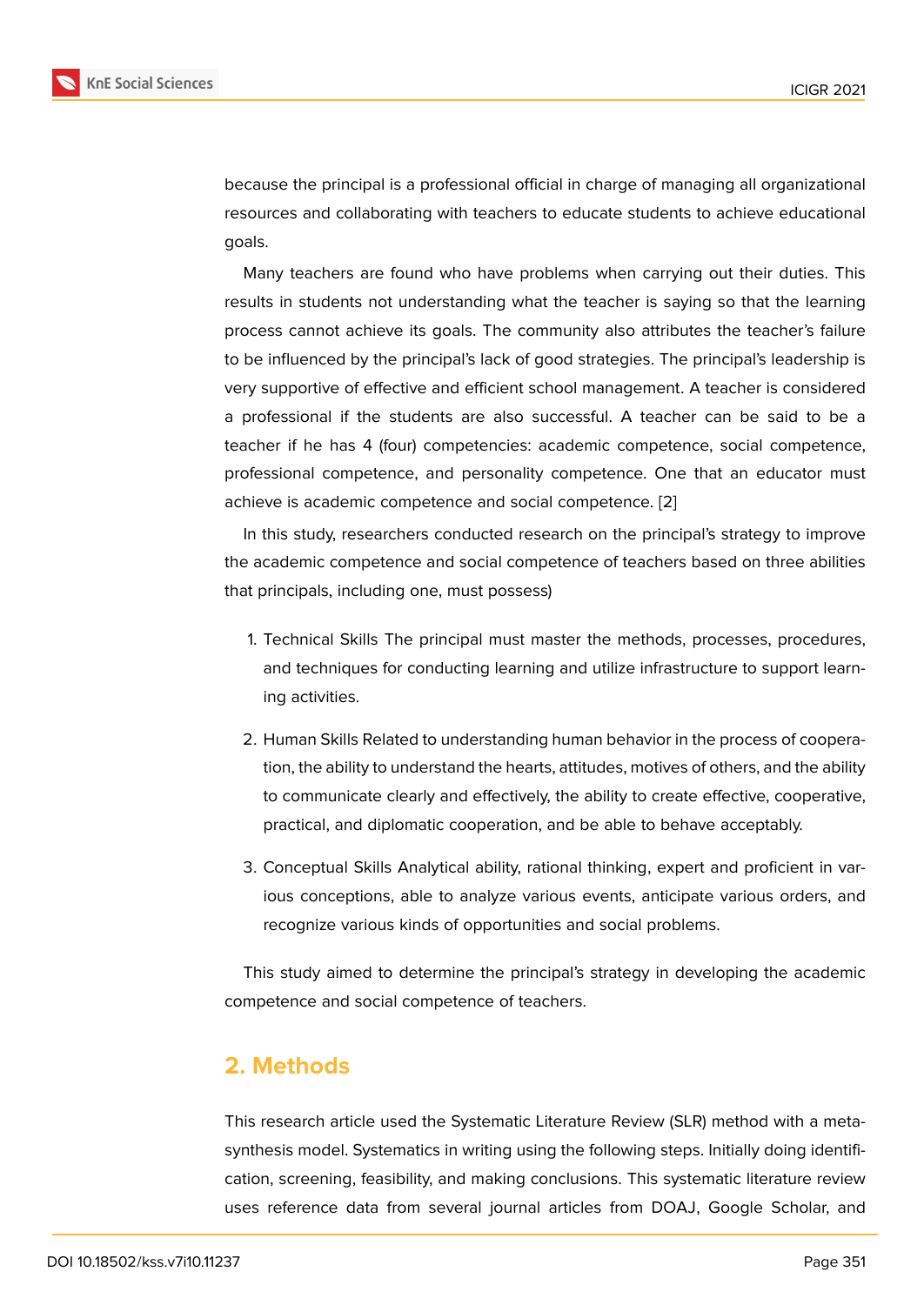lens.org. The keywords used are the principal's strategy, academic competence, and social competence. The selected articles match the keywords published with a limitation of the last seven years from 2014 to 2021. This limitation is part of an effort to focus on publication articles for reading and improve the accuracy of information retrieval. From several articles collected, the researchers chose 15 articles that matched the keywords they were looking for. Before being ready for use in these results, each article was evaluated against the criteria. After that, the researcher categorizes the articles related to technical skills, human skills, and conceptual skills that school principals use to make strategies to improve teachers' academic and social competence.

# **3. Finding and Discussion.**

In this section, the author tries to describe and at the same time discuss the principal's strategy in improving the academic competence and social competence of teachers.

Leadership is an important aspect in determining the success or failure of an organization because it involves a leader's behavior to influence his employees so that employees want to work together to realize organizational goals. a leader is expected to have a strategy; strategy is a shared means with long-term goals to be achieved. Strategies to improve the quality of education and to learn quality through adequate efforts to achieve success. A leadership strategy is a plan or method used by the leader to achieve a certain goal. A school principal must have good strategies to create a harmonious, efficient school environment and can create teachers who have four competencies: academic competence, social competence, professional competence, and personality competence. In making a strategy, a principal must pay attention to the principal's abilities, including technical skills, human skills, and conceptual skills. In this article, the focus is on discussing the principal's strategy in improving teachers' academic and social competence.

1. Pedagogic Competence is the ability to manage students, which includes understanding students, designing and implementing learning, evaluating learning outcomes, and developing students to actualize their various potentials. This competency is very important and affects the success of learning in the classroom. [3]

The pedagogical competence itself includes:

1. [Be](#page-6-1) able to decide why, when, where, and how the objectives, materials, strategies, media, and evaluations support the teaching objectives of students.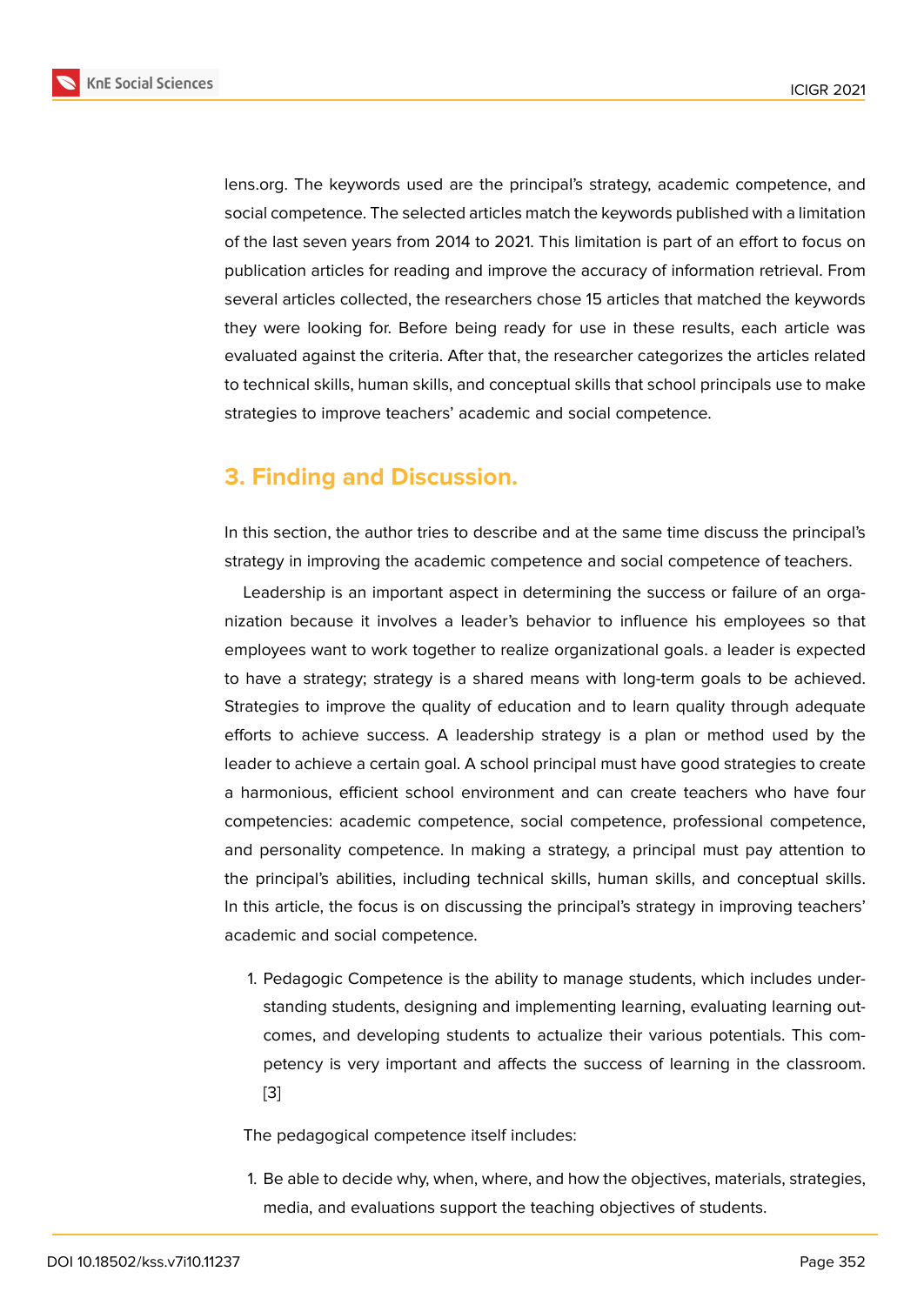- 2. Able to develop student potential and carry out educational learning.
- 3. Mastering the basic principles of learning and developing curriculum.
- 4. Assessing learning processes and outcomes that refer to educational goals.

The application of academic competence carried out by an educator cannot be separated from the role of a school principal who regulates the curriculum given to students. In this case, any proposals given by the teacher or an educator to be approved or not approved must wait for a decision from the role of the Principal.

- 1. Social Competence Social competence is the ability of teachers as part of the community to communicate and interact effectively with students, fellow teachers, education staff, parents/guardians, and the community. The social competencies that teachers must possess are as follows:
- 2. Skilled in communicating with parents.
- 3. Be sympathetic
- 4. Can work with school committees.
- 5. Good at getting along with coworkers and educator partners.

Communication with all parties, including students, must always be pursued for the success of the learning process because, in the learning process, communication plays a very important role. A good relationship between teachers and students, fellow teachers, parents or guardians of students, and community members will create a pleasant and conducive work atmosphere so that teachers are enthusiastic in carrying out their duties. Teachers must interact well in class so that students also feel comfortable and the class is conducive when the teaching and learning process takes place [4].

Table 1. shows that to improve the academic competence of teachers, a principal needs technical skills as the core of making principal strategies. This point is specifically discussed in 40% of journals [1] [18] [19]. In addition to technical skills, [a p](#page-6-2)rincipal must also have conceptual skills in making strategies to improve teacher pedagogic competence; in this case, 25% of the journals are discussed [20] [6] [21]. Then in improving the social competence of teachers, a [p](#page-5-0)r[inc](#page-7-0)i[pa](#page-7-1)l must also have human skills as a reference in making strategies. This point is discussed by 35% in journals [22] [23] [24] [25].

Of the three skills that the principal must p[oss](#page-7-2)[ess](#page-6-3), [th](#page-7-3)e principal can easily design quality strategies to improve teacher performance, especially in academic competence and social competence. The strategies that can be designed [are](#page-7-4) [as fo](#page-7-5)l[low](#page-7-6)s[:](#page-7-7)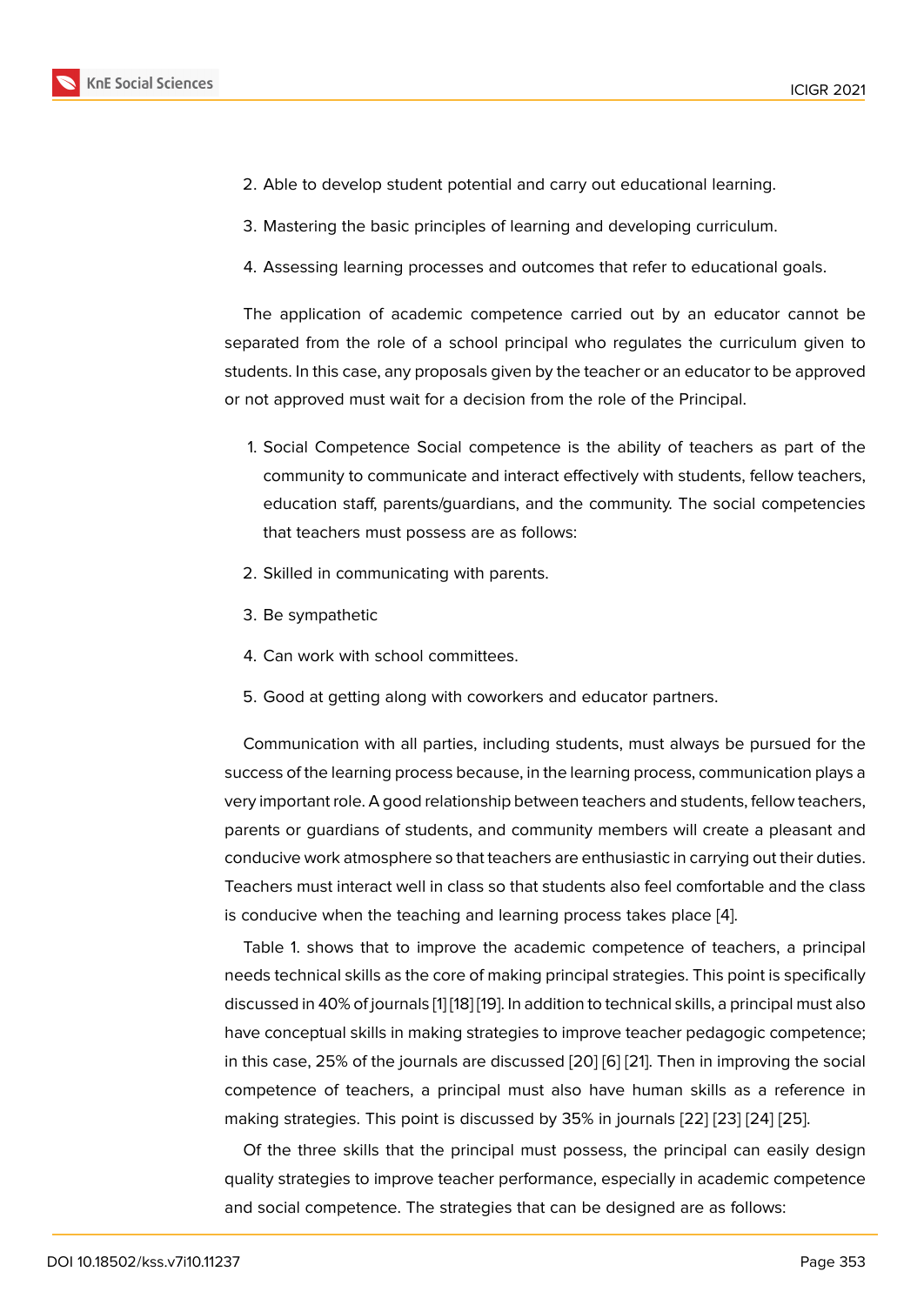| TABLE 1: References Principal's Strategy in Developing Educators' Pedagogical and Social Competencies |  |  |  |
|-------------------------------------------------------------------------------------------------------|--|--|--|

| Referensi Principal's Strategy in Developing Technical<br>Pedagogical<br><b>Social Skills</b><br><b>Educators'</b><br>and<br><b>Competencies</b>  |            | <b>Human</b><br><b>Skills</b> | Conceptual<br>Skills |
|---------------------------------------------------------------------------------------------------------------------------------------------------|------------|-------------------------------|----------------------|
| Strategi Kepala Sekolah dalam Meningkatkan<br>Kompetensi Guru terhadap Hasil Belajar Siswa<br>di SMA Negeri 1 Peukan Banda Aceh Besar.            |            | $\sqrt{}$                     |                      |
| Kompetensi Pedagogik dan Profesional Guru<br>dalam Meningkatkan Hasil Belajar Fisika Siswa<br>SMA di Wilayah Barat Kabupaten Bireuen [5]          |            |                               |                      |
| Evaluation of Teacher's Pedagogical Compe-<br>tence in Developing 2013 Curiculum Learning.<br>[6]                                                 | $\sqrt{}$  |                               | $\sqrt{}$            |
| Strategi Peningkatan Kompetensi Pedagogik<br>Guru Untuk Meningkatkan Mutu Sekolah [7]                                                             | $\sqrt{}$  |                               |                      |
| "Effect of Pedagogical Competence and Work<br>Motivation on the Performance of Educators in<br>SMP Muhammadiyah 4 Gempol" [6]                     |            |                               |                      |
| Formation of students' social competence in a<br>virtual educational environment [8]                                                              |            |                               |                      |
| The Impact of Etnocontructivism in Social $\sqrt{}$<br>Affairs on Pedagogic Competencies [9]                                                      |            |                               |                      |
| The Significance of Educator Certification in<br>Developing Pedagogy, Personality, Social and<br>Professional Competencies [10]                   | $\sqrt{}$  |                               |                      |
| The Influence of Professional and Pedagogic<br><b>Competence on Teacher's Performance [11]</b>                                                    | $\sqrt{ }$ |                               |                      |
| Technology for the development of the qual-<br>ities of pedagogical competence in future<br>teachers [12]                                         |            |                               |                      |
| Communicative teaching models: The forma-<br>tion of the professional pedagogical com-<br>petence among health and safety school<br>teachers [13] |            | $\sqrt{}$                     |                      |
| The Influence of Teacher's Pedagogic Com-<br>petence on Learning Motivation of Student of<br>Office Administration Expertise Package [14]         |            |                               |                      |
| Qualitative study of social and healthcare<br>educators' perceptions of their competence in<br>education [15]                                     |            |                               |                      |
| Modern teacher role for increasing the stu-<br>dents' competence in pedagogical specialty<br>$[16]$                                               |            |                               |                      |
| "The Effect of Teacher's Social Competence on<br>Increasing Human Resources at SMP Muham-<br>madiyah 9 Tanggulangin Boarding School" [17]         |            |                               |                      |

- 1. Turba (down to the bottom) monitors and guides teachers and students.
- 2. Improve learning practices that are easy for teachers and students to understand.
- 3. Make the level of teacher performance based on the teacher's competence.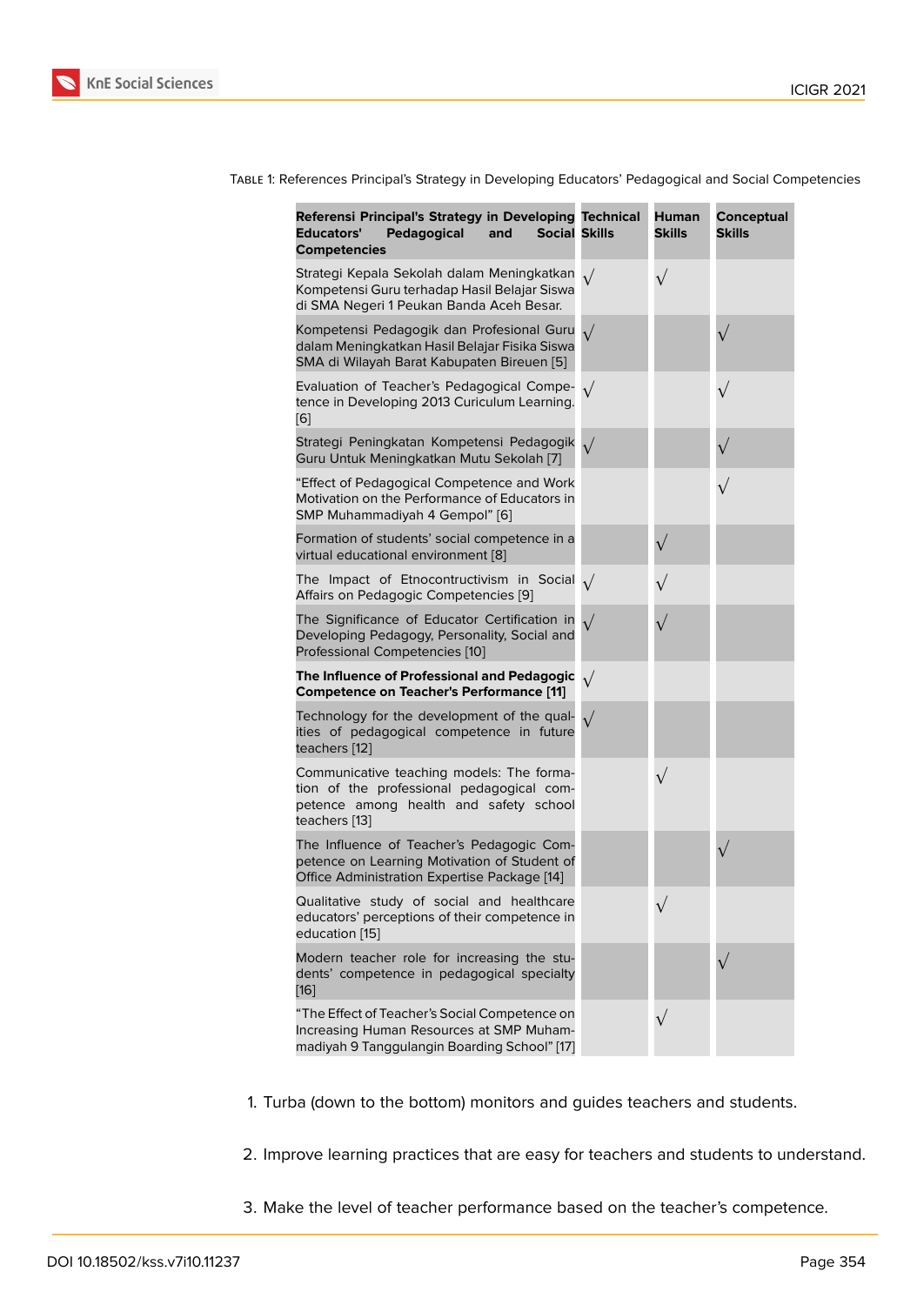

- 4. Conducting class supervision in a structured way.
- 5. Provide facilities and space for lecture teachers with linear majors.
- 6. Include teacher training both internally and externally.
- 7. Build a synergistic relationship between principals and teachers.
- 8. Providing guarantees for a prosperous teacher life.
- 9. Implement a democratic attitude and good communication.
- 10. Provide space for teachers to talk heart to heart with the principal.

# **4. Conclution**

A school principal must have good strategies to create a harmonious, efficient school environment and can create teachers who have four competencies: academic competence, social competence, professional competence, and personality competence. In making a strategy, a principal must pay attention to the principal's abilities, including technical skills, human skills, and conceptual skills. Pedagogic competence is the ability to manage students, which includes understanding students, designing and implementing learning, evaluating learning outcomes, and developing students to actualize their various potentials. Meanwhile, social competence is the ability of teachers as part of the community to communicate and interact effectively with students, fellow teachers, education staff, parents/guardians, and the community. The strategies that can be designed are, down to the bottom to monitor and guide teachers and students, Improve learning practices that teachers and students easily understand, Make teacher performance levels based on the competence of teachers, Conduct structured class supervision, Provide, Facilities and space for college teachers with linear majors. Involving teacher training both internally and externally. Building a synergistic relationship between principals and teachers. Providing guarantees for a prosperous teacher life. Implementing a democratic attitude and good communication. Providing space for teachers to speak from the heart to the heart with the principal.

### **References**

<span id="page-5-0"></span>[1] Yurizki D, Murniati M, Nur S. Kompetensi pedagogik dan profesional guru dalam peningkatkan hasil belajar fisika peserta didik SMAN di wilayah barat kabupaten bireuen. Jurnal Pendidikan Sains Indonesia. 2018;6(2):68–74.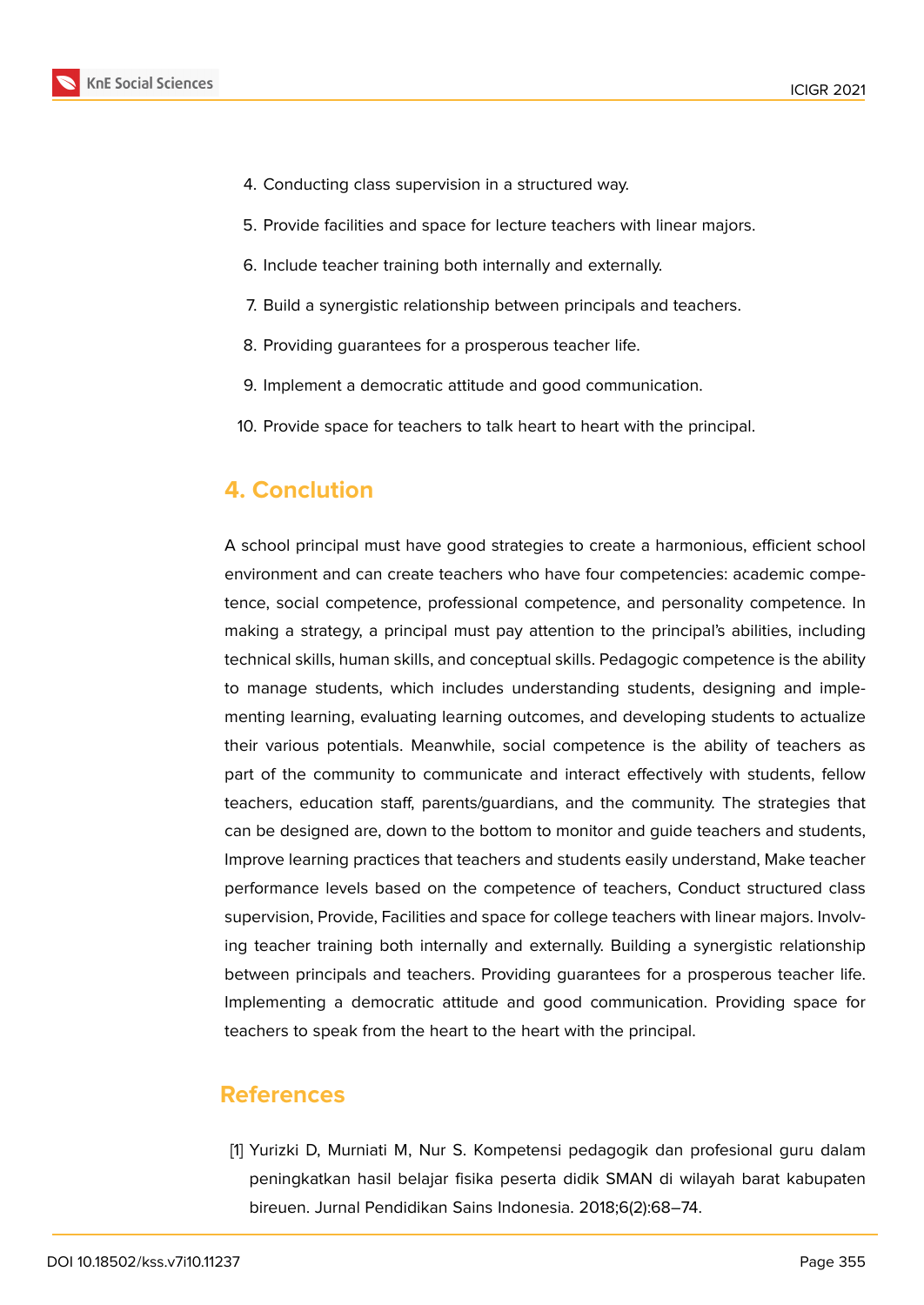

- <span id="page-6-0"></span>[2] Noor M. Guru profesional dan berkualitas. Alprin; Indonesia. 2020.
- <span id="page-6-1"></span>[3] Aula MB. Pelaksanaan evaluasi proses dan hasil belajar peserta didik oleh guru pendidikan agama islam di SMPN 2 Sukamara. IAIN Palangka Raya;Indoensia. 2019.
- <span id="page-6-2"></span>[4] Fakhrurrazi F. Hakikat pembelajaran yang efektif. At-Tafkir Jurnal Pendidikan, Hukum dan Sosial Keagamaan. 2018;11(1):85–99.
- <span id="page-6-4"></span>[5] Yurizki D, Murniati M, Nur S. Kompetensi pedagogik dan profesional guru dalam peningkatkan hasil belajar fisika peserta didik SMAN di wilayah barat kabupaten bireuen. Jurnal Pendidikan Sains Indonesia. 2018;6(2):68–74.
- <span id="page-6-3"></span>[6] Hanim F, Nurdyansyah N, Ruchana S. Effect of pedagogical competence and work motivation on the performance of educators in SMP muhammadiyah 4 gempol. Proceedings of The ICECRS. 2020;6-14
- <span id="page-6-5"></span>[7] Tyagita BPA, Iriani A. Strategi peningkatan kompetensi pedagogik guru untuk meningkatkan mutu sekolah. Kelola: Jurnal Manajemen Pendidikan. 2018;5(2):165– 176.
- <span id="page-6-6"></span>[8] Sleptsova MV. Formation of students' social competence in a virtual educational environment. Education and Information Technologies. 2019;24(1):743–754.
- <span id="page-6-7"></span>[9] Syahrial S, et al. The impact of etnocontructivism in social affairs on pedagogic competencies. International Journal of Evaluation and Research in Education. 2019;8(3):409–416.
- <span id="page-6-8"></span>[10] Rusilowati U, Wahyudi W. The significance of educator certification in developing pedagogy, personality, social and professional competencies. Proceding 2nd Social and Humaniora Research Symposium (SoRes 2019). Atlantis Press. 2020:446–451.
- <span id="page-6-9"></span>[11] Murkatik K, Harapan E, Wardiah D. The influence of professional and pedagogic competence on teacher's performance. Journal of Social Work and Science Education. 2020;1(1):58–69.
- <span id="page-6-10"></span>[12] Supkhonovna HN. Technology for the development of the qualities of pedagogical competence in future teachers. Asian Journal of Multidimensional Research. 2021;10(5):372–382.
- <span id="page-6-11"></span>[13] Kamerilova GS, Kartavykh MA, Ageeva EL, Gordeeva IA, Astashina NI, Ruban EM. Communicative teaching models: The formation of the professional pedagogical competence among health and safety school teachers. Espacios. 2018;39(29):7-19
- <span id="page-6-12"></span>[14] Saggaf MS, Nasriyah N, Salam R, Wirawan H. The influence of teacher's pedagogic competence on learning motivation of student of office administration expertise package. Advances in Social Science, Education and Humanities Research (ASSEHR), volume 127 . Conference: 8th International Conference of Asian Association of Indigenous and Cultural Psychology (ICAAIP 2017). 2018.